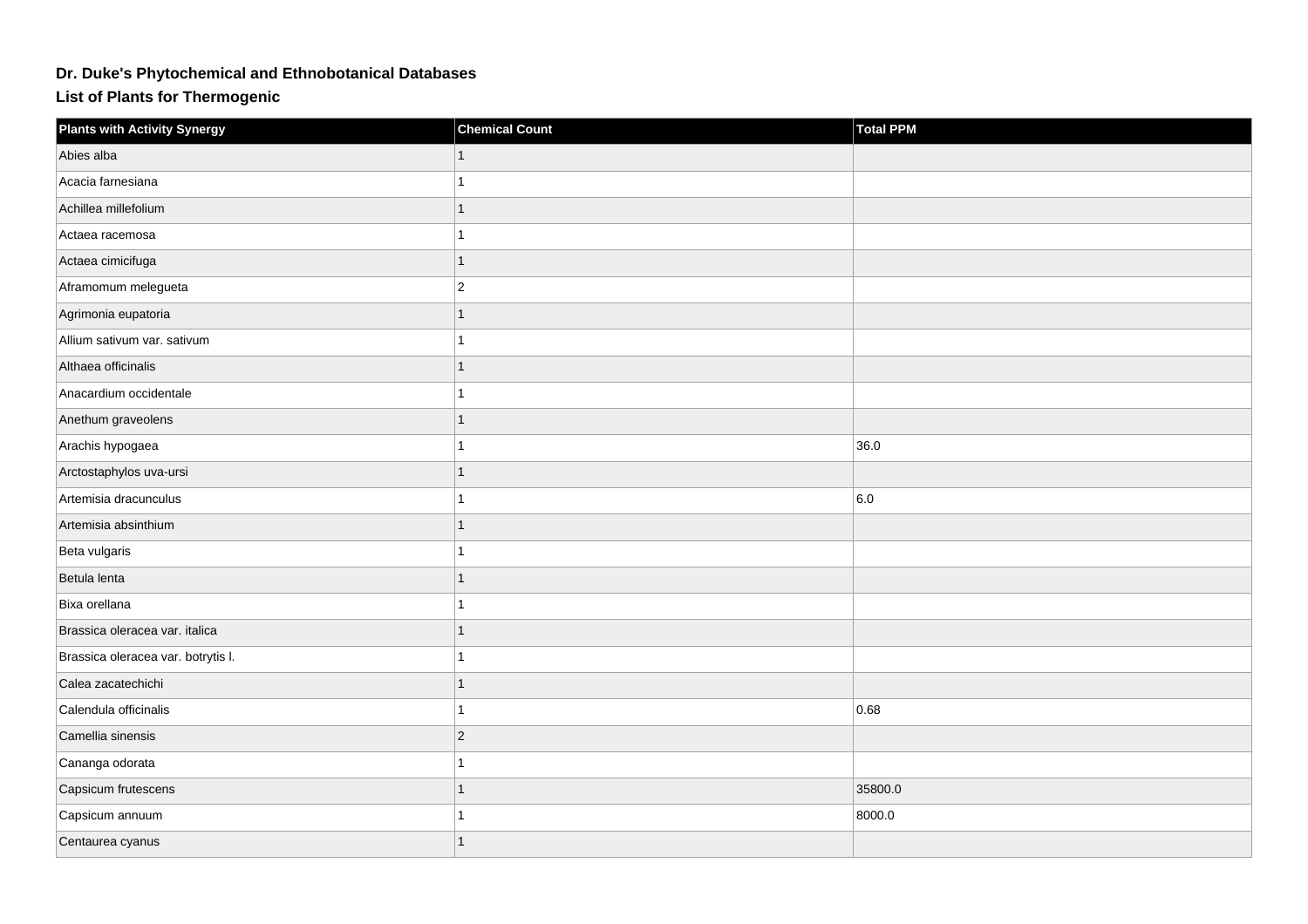| Plants with Activity Synergy | <b>Chemical Count</b> | Total PPM |
|------------------------------|-----------------------|-----------|
| Cimicifuga racemosa          | 1                     |           |
| Cinnamomum aromaticum        | 1                     |           |
| Colchicum autumnale          | 1                     |           |
| Cucurbita pepo               | $\mathbf{1}$          |           |
| Dipteryx odorata             | 1                     |           |
| Ephedra sinica               | $ 2\rangle$           |           |
| Filipendula ulmaria          | 1                     |           |
| Fragaria spp                 | $\mathbf{1}$          |           |
| Gloriosa superba             | $\mathbf{1}$          |           |
| Glycine max                  | $\mathbf{1}$          |           |
| Glycyrrhiza glabra           | $\mathbf{1}$          | 1134.0    |
| Gossypium sp                 | $\mathbf{1}$          |           |
| Hedeoma pulegioides          | $\mathbf{1}$          |           |
| Helianthemum glomeratum      | $\mathbf{1}$          |           |
| Hippomane mancinella         | 1                     | 400.0     |
| Hordeum vulgare              | $\mathbf{1}$          |           |
| Iris versicolor              | 1                     |           |
| Jasminum officinale          | $\mathbf{1}$          |           |
| Matricaria recutita          | $\overline{1}$        |           |
| Medicago sativa              | 1                     |           |
| Melilotus officinalis        | 1                     |           |
| Menyanthes trifoliata        | 1                     |           |
| Oenothera biennis            | 1                     |           |
| Ononis spinosa               | 1                     |           |
| Panax quinquefolius          | $\mathbf{1}$          |           |
| Panax ginseng                | 1                     |           |
| Piper nigrum                 | 1                     | 240000.0  |